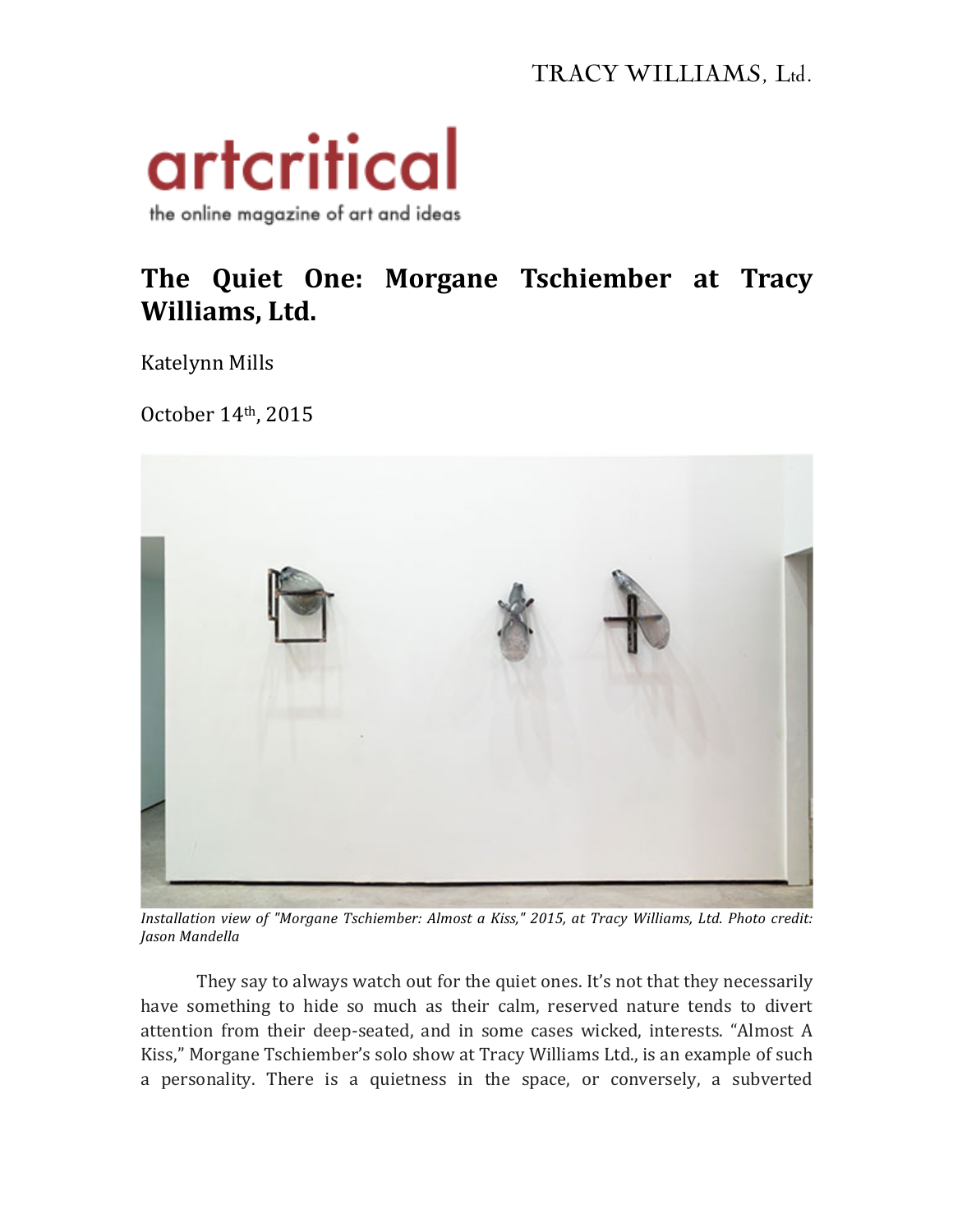cacophony one might experience when they almost kiss another, but then holds back with composed restraint.

Entering this exhibition one cannot help but notice an enormous pink wall painting applied with drips directly to the back, left wall of the gallery. One is drawn in by its rosy, illuminating presence and might even be tempted to initially skip he works on the first floor because of it. Once on the bottom level it is clear that the works at hand exude sexual tension coupled with emotional intelligence. Looking at Tschiember's four glass-and-steel sculptures — each titled *Dust Devil* (all works  $2015$  — we see languid, blown-glass forms that ooze and hug their handsome steel armatures. Each of three small, wall-mounted versions of *Dust Devil* (each roughly  $20 \times 10 \times 10$  inches) is composed of an architectural steel structure bearing its own transparent globule. The glass, expectant with an unseen pressure, weighs down on the steel as though it's about to burst, fall off, or totally envelop its frame. The sculptures feel like a snapshot in time – the moment before the fall, kiss, explosion. A larger, floor-based *Dust Devil* suggests time in a more complex way. The lines created by the steel serve not only as the support, but also as pathways through space  $-$  the glass forms being instances on the moving trajectories. It's quite spectacular how ephemeral these solid objects feel; they're like watching morning dew accumulate and bead down a window.

Across the room, a two-story structure  $-$  also made with steel  $-$  features eight variations called *Shibari*. Named after the Japanese practice of aestheticized rope bondage, the *Shibari* appear to be broken or distorted pieces of pottery suspended from the support by rope, held at various heights. Unique in size, shape, color, and deformity, the clay pieces look as though they find solace in their repression as they may totally fall apart without the rope. Unlike the self-contained glass formations, an outside force is literally restraining them. There's an intricately mysterious power struggle at hand. Perhaps these installations in relation to each other speak to a person's need to control and/or be relinquished from control.

Moving back up to the first floor of the gallery on the way out of the exhibition, we notice another intriguing relationship to consider. Here, two sculptures occupy opposing walls of the space: *Rash (Couple)* on one side and *Rash (Triplet)* on the other. They were made by pouring concrete into long, rectangular cardboard boxes and pulling off as much as the cardboard as possible. The result of each component is a single, corporally scaled gesture relating to one's body  $$ similar to the initial gesture line one draws when rendering a figure. In *Rash (Couple)*, the gesture lines butt up against each other and create a harmony as they use one another for balance, whereas the gestures of Rash *(Triplet)* create an uresolved tension. Because they exist in relation to the couple, they suggest that